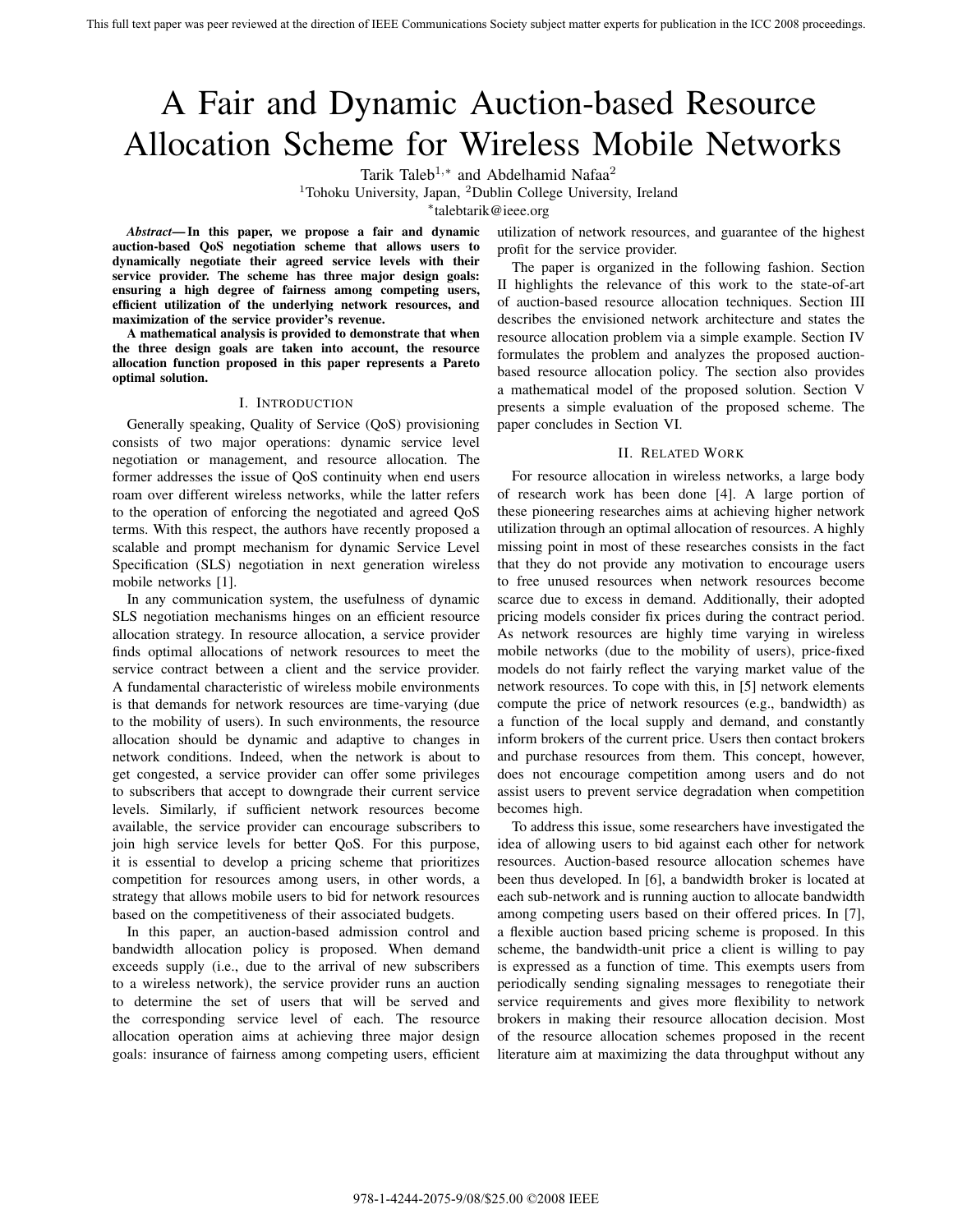consideration of fairness in service among competing users [8][9].

Other research works considered fairness but each with a different notion of fairness. In [10], max-min fairness in bandwidth allocation is achieved by allocating resources to unfortunate terminals (that exhibit the poorest performance) while maintaining a good utilization of the wireless network resources. In [11], a game theoretical approach is explored whereby the service provider attempts to maximize its revenue and the users attempt to maximize their individual utilities. In [12], an auction-based game theoretical approach is proposed. The scheme allows users to bid for a wireless channel using the second price auction mechanism.

### III. PROBLEM STATEMENT

The envisioned architecture consists of a number of access points forming different domains, potentially administrated by different network operators (NOs). Each domain is administrated by a Global Service Negotiation Manager (GSNM) and an Authentication, Authorization, and Accounting (AAA) server. The GSNM server operates as a resource broker and carries out the service level negotiation procedure. At the GSNM server, different service levels are available. The GSNM server sets a minimum price and a maximum price for each service level (as a function of the varying channel quality conditions and offered QoS metric).

A user subscribed to a given service level will be charged for a price from within the corresponding minimum and maximum prices. It is assumed that each user possesses an initial amount of money. The mechanisms by which GSNMs admit or turn down requests, or allocate resources for users follow our proposed resource allocation strategy as will be explained later. GSNM allows users to compete for the wireless network resources. Naturally, users are interested in getting high throughput for the most reasonable price. On the other hand, GSNM is interested in maximizing the network operator's revenue. This gives rise to an auction where users are given responsibility to determine their throughput.

In economic theory, there is a wide variety of algorithms. Notable examples are the all-pay auction, first-price auction, and second-price (or *Vickrey*) auction algorithms. In the allpay auction algorithm, bidders independently submit single bids for an object. The object is sold to the bidder who makes the highest bid. However, the other bidders still have to pay their bid despite their failure in winning the auction. In the first price auction algorithm, the object is given to the bidder with the highest bid. Losers do not have to pay. In the second-price auction algorithm, the winner is intuitively the bidder with the highest bid. The object is however sold for a price equal to the second highest bid. In [12], the second price algorithm is used for resource allocation in wireless networks. It is demonstrated that it yields a good allocation of network resources. Whilst the proposed scheme can be implemented on top of any existing auction algorithm, we do consider the case of the first-price auction algorithm.

In the remainder of this section, we demonstrate via a simple example that current auction algorithms still fail in

guaranteeing the best use of network resources, maximizing the revenue of a network operator while fairly satisfying the expectations of users. To illustrate the idea with more clarity, we consider the following scenario. We consider the case of a single GSNM with two subscribers A and B, each with an initial budget worth 7.5 and 8 money unit, respectively.We assume that the two users will be served for the same period of time. We also assume that the maximum bandwidth that can be served by the GSNM domain is 100kbps. We consider the case when GSNM provides four service levels as indicated in Table I. The minimum and maximum prices (in money unit) of each service level are listed in the table. For the sake of simplicity, we ignore the variations of channel conditions and  $\sum_{\text{assume the prices constant}}$ .

A SIMPLE SERVICE LEVEL PRICING SCENARIO.

| Bandwidth (kbps) | Min. Price | Max. Price |
|------------------|------------|------------|
|                  |            |            |
|                  |            |            |
|                  |            |            |
| $\overline{00}$  |            |            |
|                  | .          | $\sim$     |

In this scenario, both users can afford service level  $L_3$ . They can thus compete against each other for this service. We adopt a pricing scheme that has the following feature. If a user, with an initial budget that makes it eligible for service level  $L_i$ , gets its request downgraded to service level  $L_j$   $(j < i)$ , the user will be charged for the maximum price of service level  $L_j$ . This will make the user have the highest bid on service level  $L_i$  (on top of other users competing for service level  $L_i$ ) and will prevent it from experiencing further downgrades in its requested service level. Let  $S_{ik}$  denote the resource allocation strategy where users A and B are allocated service levels  $L_j$ and  $L_k$ , respectively (when  $j, k = 0$ , the request is rejected). Given the fact that user A bids an amount of money smaller than user B, the latter should be always allocated a service higher or similar to that of user A ( $j \leq k$ ). Table II lists all the possible resource allocation strategies along with the total required bandwidth, the total revenue, and fairness in the users' satisfaction. The satisfaction of a user  $C(C \in \{A, B\})$ is computed as follows:

$$
U(C) = \frac{bw_i}{bw_k} \cdot \frac{bw_i}{\alpha_{C,i}} \tag{1}
$$

where  $i$  and  $k$  denote the index of the allocated service level and the requested one, respectively.  $bw_i$  and  $bw_k$  denote the bandwidth provided by service levels  $L_i$  and  $L_k$ , respectively.  $\alpha_{C,i}$  is the actual price User C paid to subscribe to service level  $L_i$ . The rational behind this definition of the satisfaction metric is two fold: first to reflect how much a user gets its initially requested service level downgraded, second to indicate the bandwidth unit price at which the user paid for the service. The fairness index is computed as follows.

$$
F = \frac{(U(A) + U(B))^2}{2 \cdot (U(A)^2 + U(B)^2)}
$$
 (2)

In the above scenario, the two strategies  $S_{23}$  and  $S_{33}$  can not take place as the total required bandwidth exceeds the available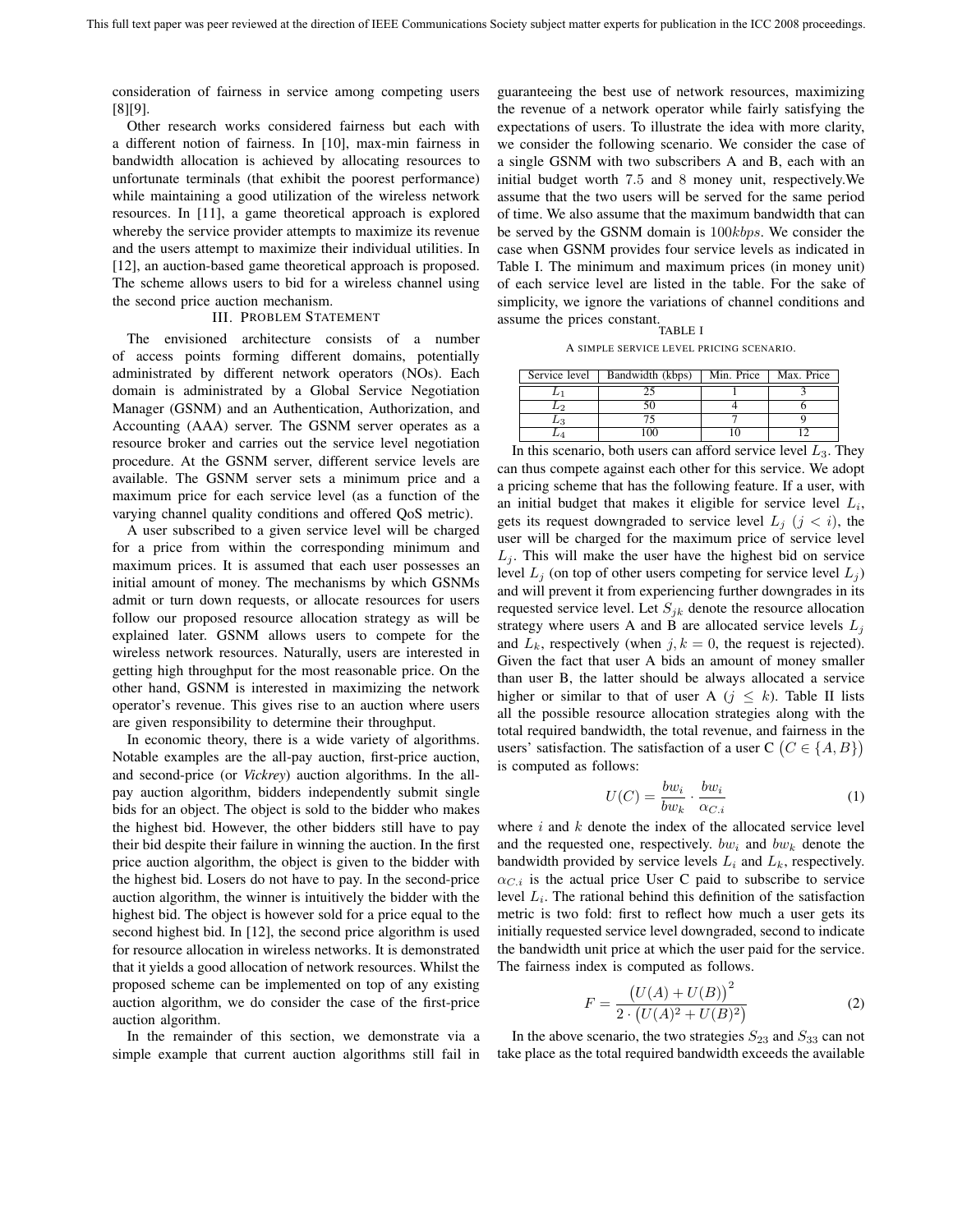#### TABLE II

FAIRNESS INDEX VALUE, TOTAL REQUIRED BANDWIDTH, AND TOTAL REVENUE IN A NUMBER OF RESOURCE ALLOCATION STRATEGIES.

| Strategy | Required Bw | Revenue      | U(A)     | U(B)  | Fairness |
|----------|-------------|--------------|----------|-------|----------|
|          | (kbps)      | (money unit) |          |       |          |
| $S_{01}$ | 25          | 3            | $\Omega$ | 2.778 | 0.5      |
| $S_{02}$ | 50          | 6            | $\Omega$ | 5.556 | 0.5      |
| $S_{03}$ | 75          | 8            | $\Omega$ | 6.250 | 0.5      |
| $S_{11}$ | 50          | 6            | 2.778    | 2.778 |          |
| $S_{12}$ | 75          | 9            | 2.778    | 5.556 | 0.9      |
| $S_{13}$ | 100         | 11           | 2.778    | 9.375 | 0.772    |
| $S_{22}$ | 100         | 12           | 5.556    | 5.556 |          |
| $S_{23}$ | 125         | 14           | 5.556    | 9.375 | 0.94     |
| $S_{33}$ | 150         | 15.5         | 10       | 9.375 | 0.999    |

network resources 100kbps. There are two strategies that make full utilization of the network resources;  $S_{22}$  and  $S_{13}$ . By applying a simple auction mechanism that merely allocates resources to the winning bidder and does not incorporate fairness (an equally important metric), the GSNM may allocate service level  $L_3$  to user B as it makes the highest bid. To make full use of the network, user A will be then allocated to service level  $L_1$ . This strategy  $S_{13}$  will lead to a revenue of 11 and a fairness index equal to 0.772. However, by having an auction mechanism that can downgrade the service level of user B (winner when traditional auction algorithms are in use) to  $L_2$  and allocating the same service level to user A, the network achieves its best performance and the network operator gets the maximum revenue. The system fairness also becomes perfect.

From the aforementioned example, it can be deduced that the use of traditional auction algorithms may favor users that make the highest bid and allocates them their requested service levels. However this comes at the cost of reduced revenue and poor fairness. A new auction-based resource allocation algorithm that takes into account system fairness, service provider's revenue, and network utilization is required.

# IV. PROPOSED AUCTION-BASED RESOURCE ALLOCATION **SCHEME**

In resource allocation, our focus is on bandwidth. The total bandwidth of the network is denoted as  $Bw$ . We assume that N users are competing for the network bandwidth, each with an initial budget  $B_i$  ( $i \in [1, N]$ ) and a call duration worth  $\theta_i$ time unit. The unit of the initial budget is defined as money unit per time unit. Without loss of generality, we assume that  $(B_1 \leq B_2 \ldots \leq B_N).$ 

GSNM is assumed to serve M service levels,  $L_j$  (j  $\in$  $[1, M]$ ). A user subscribing to service level  $L_k$  is allocated a portion of bandwidth equal to  $Bw_k$ . Without loss of generality, we assume that the higher the index of a service level is, the higher its offered bandwidth is. Each service level  $L_j$  has a low and upper bound prices,  $P_{j. min}$  and  $P_{j. max}$ . To reflect the channel conditions in the service pricing, we assume that the prices of each service level are set proportionally to their offered bandwidth as follows:

$$
\frac{Bw_j}{P_{max,j}} = cst_1 \qquad \forall j[1,M] \tag{3}
$$

$$
\frac{Bw_j}{P_{min,j}} = cst_2 \qquad \forall j[1, M] \tag{4}
$$

Without loss of generality, we also assume that

$$
P_{1,min} < P_{1,max} \le P_{2,min} < \ldots \le P_{M,min} < P_{M,max} \tag{5}
$$

Let  $x_j$  denote the number of subscribers to service level  $L_j$ . Let  $\alpha_{i,j}$  be the price user i actually pays for service level  $L_j$ per time unit. The following expresses money constraints.

$$
P_{j,min} \le \alpha_{i,j} \le P_{j,max} \tag{6}
$$

$$
\alpha_{i,j} \le B_i \tag{7}
$$

If due to lack in network resources or tough competition, a user *i*, eligible for service level  $L_i$ , gets its requested service level downgraded to a service level  $L_k$  ( $k \leq j$ ), the user will be charged for the maximum price of  $L_k$ , that is  $P_{k,max}$ . From the user perspective, a user  $i$  is naturally always interested in subscribing to the highest possible service level with the most reasonable price. From the system perspective, it is desirable to maximize the revenue. In our auction strategy, we want to provide a fair system that makes the best use of the network resources, fairly satisfies the requests of all users, and maximizes the service revenue. This can be translated into the following equations.

$$
Minimize(N - \sum_{j=1}^{M} x_j)
$$
 (8)

$$
Minimize (Bw - \sum_{j=1}^{M} Bw_j \cdot x_j)
$$
 (9)

$$
Maximize \left(\sum_{i=1}^{N} \theta_i \sum_{j=1}^{M} \alpha_{i,j}^*\right) \tag{10}
$$

where

$$
\alpha_{i,j}^* = \begin{cases} \alpha_{i,j} & \text{if user } i \text{ subscripts to } L_j \\ 0 & \text{otherwise} \end{cases}
$$
 (11)

Note that in Equation 10, the call duration of each user is used. This is for the purpose of guaranteeing high revenue in the long run. Furthermore, while Equation 8 attempts to increase the scalability of the system by satisfying as many requests as possible, it does not guarantee a fair service to all competing users. To reflect system fairness, we consider the use of users' satisfaction metric as defined below. Let user  $i$ requests subscription to service level  $L_i$  whereas it is allocated service level  $L_k$ . The satisfaction of user i is measured as follows.

$$
U(i) = \frac{bw_k}{bw_j} \cdot \frac{bw_k}{\alpha_{i,k}} \tag{12}
$$

The fairness index is computed as follows.

$$
F = \frac{\left(\sum_{i=1}^{N} U(i)\right)^2}{N \cdot \left(\sum_{i=1}^{N} U(i)^2\right)}
$$
(13)

To guarantee fairness, our resource allocation strategy should maximize  $F$  in addition to satisfying Equations 8, 9, and 10.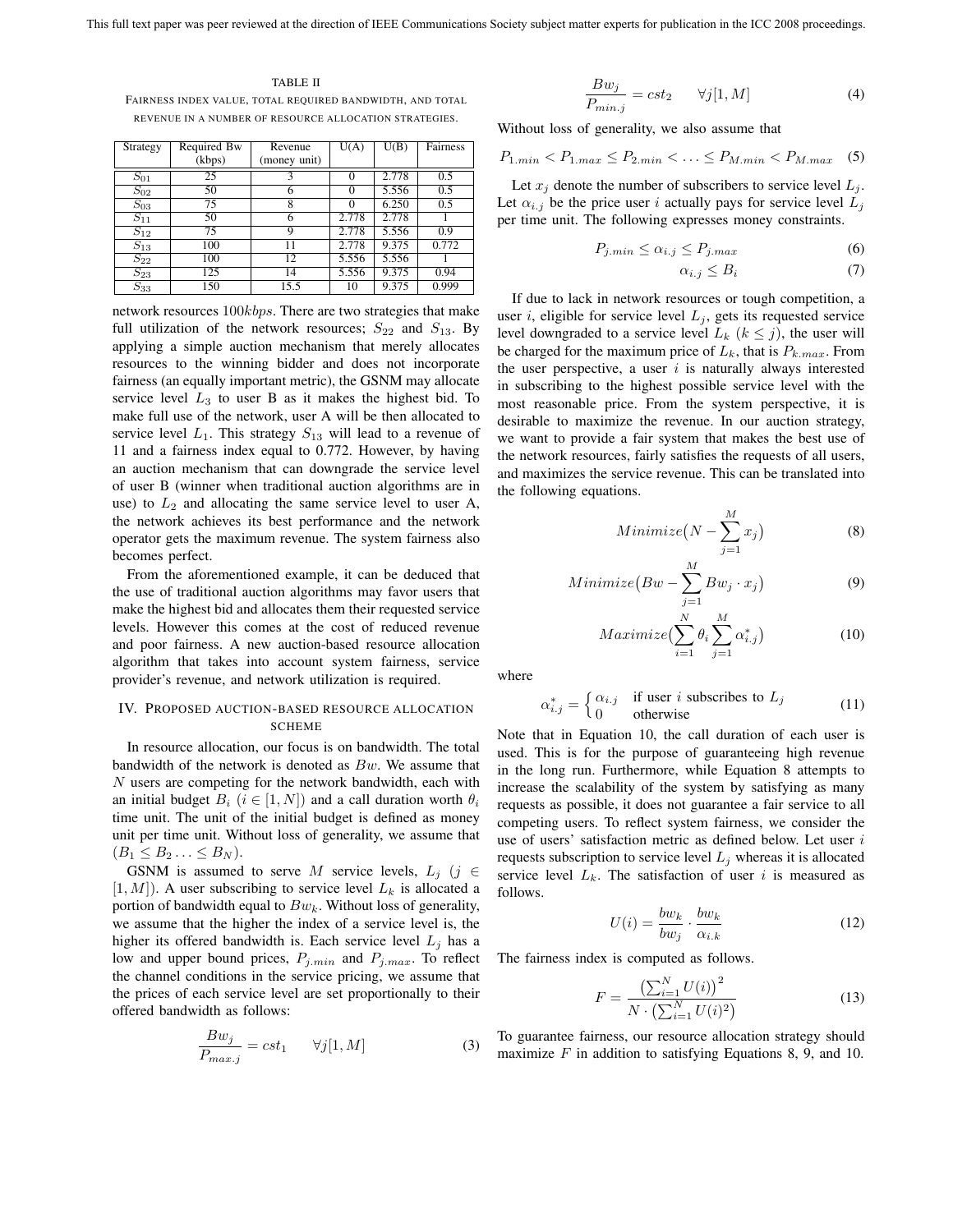Resource allocation in the envisioned architecture can be seen as a set of mixed strategies for finite, non-cooperative games between the mobile users. In the theory of noncooperative games, this is known as Nash game. In the remainder of this section, we analytically demonstrate that when the three constraints (network utilization, fairness and revenue) are taken into consideration, our proposed resource allocation scheme provides a Pareto optimal solution, in other words unique Nash equilibrium.

First, we demonstrate that the resource allocation in case of  $N$  (3  $\leq$  N) users can be simplified to the case of two users. *Lemma 1*: If the proposed scheme can provide a unique and optimal solution in the case of two users, it can do the same for  $N$  (3  $\lt N$ ) users.

*Proof*: The proof of this lemma can be done in a recursive manner with respect to  $N$ . Let  $Bw$  denote the total available bandwidth that can be allocated to all the users. From the condition of the lemma, an optimal and unique allocation can be found for  $N = 2$ . Let assume that the lemma holds for up to the case of  $(N - 1)$  users, we prove that there is an optimal allocation in case of N users. For  $(N-1)$  users, each with an initial budget  $B_i$ , from the assumption, there is an optimal strategy,  $S_{N-1}^*(Bw, {B_1, B_2 \cdots, B_{N-1}})$ , where the  $Bw$  bandwidth of the network is optimally allocated. Now let assume that the  $N^{th}$  user has an initial budget of  $B_N$  and is eligible for service levels  $L_k$  or lower. For the N users, there are thus finite number  $(= k)$  of strategies for bandwidth allocations:

$$
S_N^j = \{ S_{N-1}^*(Bw - Bw_j, (B_1, B_2 \cdots, B_{N-1})), Bw_j \}
$$

where  $(j \in [1, k])$ .

Considering the  $(N-1)$  users as a single user that has an initial budget worth  $\left(\sum_{i=1}^{N-1} B_i\right)$  and is requesting a service level that provides a bandwidth equal to  $(Bw - Bw_j)$ , and using the condition of Lemma 1, an optimal and unique resource allocation strategy can be found for the  $(N - 1)$ users and the  $N^{th}$  user separately, say  $S_N^m$ . Again using the recursive assumption, an optimal and unique allocation of the  $(Bw-Bw_m)$  bandwidth can be found for the  $(N-1)$  users. $\diamondsuit$ 

*Lemma 2*: The proposed scheme can provide a unique and optimal solution (Pareto optimal) when two users are competing for the network resources.

*Proof*: We consider two users A and B, each with an initial budget equal to  $B_1$  and  $B_2$ . They are eligible to service levels  $L_k$  and  $L_l$ , respectively. Without loss of generality, we assume  $(B_1 \leq B_2)$ . Assuming that the service levels are ordered according to their index,  $L_l$  should be thus higher than  $L_k$ ;  $(k \leq l)$ . Let Bw again denote the total available bandwidth that can be allocated to the two users.

- Case  $1 (Bw_k+Bw_l \leq Bw)$ : In this case, users are simply allocated the service levels  $L_k$  and  $L_l$  they are eligible for.
- Case 2  $(Bw_k + Bw_l > Bw)$ : In this case, the two users will be assigned two service levels  $L_x$  and  $L_y$  subject to  $(x \le y)$ ,  $(x \le k)$ , and  $(y \le l)$ . Here, two cases can be envisioned.

 $- x < k$  and  $y < l$ : In this case, the prices users A and B will pay are  $P_{max.x}$  and  $P_{max.y}$ , respectively. To ensure high fairness, both users should exhibit almost the same satisfaction.

$$
\frac{U(A)}{U(B)} = (1 \pm \epsilon) \Leftrightarrow
$$
\n
$$
\frac{Bw_x}{Bw_k} \cdot \frac{Bw_x}{P_{max.x}} = (1 \pm \epsilon) \frac{Bw_y}{Bw_l} \cdot \frac{Bw_y}{P_{max.y}} \quad (14)
$$

where  $\epsilon$  is negligible  $(0 \leq \epsilon \ll 1)$ . From Equation 3, we obtain

$$
Bw_x = (1 \pm \epsilon) \cdot \frac{Bw_k}{Bw_l} \cdot Bw_y \tag{15}
$$

From maximizing the utilization of the network resources, we obtain

$$
Bw_x + Bw_y = Bw \Rightarrow
$$
  
\n
$$
Bw_y = (1 + (1 \pm \epsilon) \cdot \frac{Bw_k}{Bw_l})^{-1}Bw
$$
 (16)

In this way,  $x$  and  $y$  are the index of the service levels whose bandwidths are the closest to the values that can be obtained from Equations 15 and 16. It should be noted that since the price of service levels is proportional to the allocated bandwidth, the total revenue of the whole system can be maximized by maximizing the utilization of the network resources. It should be observed that from Equation 16,  $Bw_y$ is unique. From Equation 15, the value of  $Bw_x$ is also unique. It should be also remarked that a movement from the obtained allocation to a different one by modifying the values of  $Bw_y$  or  $Bw_x$  will affect the link utilization even if we guarantee high fairness, and vice versa. This shall make one user better off while the other user will be made worse off. This indicates the Pareto optimality of the obtained solution when the three objectives are taken into account. To conclude, the values of  $x$  and  $y$  represent a unique and optimal solution for both users A and B that satisfies the three objectives of our proposed scheme.

 $(x = k)$  or  $(y = l)$ : The values of x and y can be derived in the same manner as in the previous case. The only change will be in the price that will be paid by the users (e.g., in case of  $(x = k)$ ,  $\alpha_{A,k} = B_1$ and  $\alpha_{B,y} = P_{max,y}$ ). $\diamondsuit$ 

Using both Lemmas 1 and 2, we conclude that when the constraints on the system fairness, system revenue, and network utilization are taken into account, our proposed scheme provides a Pareto optimal resource allocation strategy to all competing users.

#### V. PERFORMANCE EVALUATION

While the performance of our proposed resource allocation mechanism can be evaluated considering the case of a large number of users and a general pricing scheme, for the sake of simplicity we consider the example provided in Section III